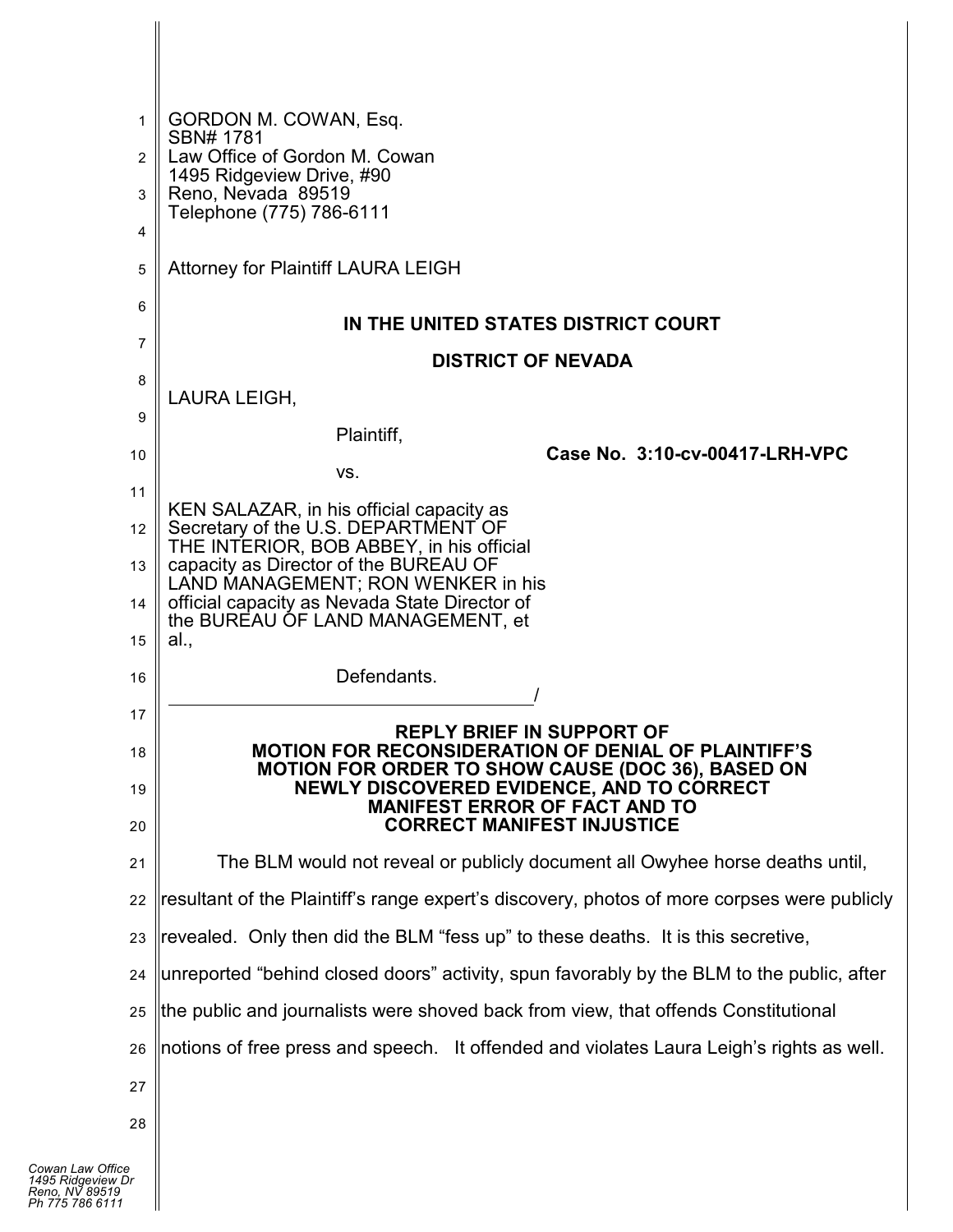# 1 *What's at Stake*

| $\overline{c}$ | If what is important to the court is to protect First Amendment freedoms, then the          |
|----------------|---------------------------------------------------------------------------------------------|
| 3              | core of that Order is found and stated as follows:                                          |
| 4              | The court is cognizant of the public interest in this matter and                            |
| 5              | of the right of the public and press to have reasonable access                              |
| 6              | to the gather under the First Amendment.                                                    |
| 7              | The Hon. Larry R. Hicks, July 16, 2010, Order (Doc 18).                                     |
| 8              | Thirty-nine years past, a noted jurist wrote the following:                                 |
| 9              | The Press was protected so that it could bare the secrets of                                |
| 10             | the government and inform the people. Only a free and                                       |
| 11             | unrestrained press can effectively expose deception in                                      |
| 12             | government. And paramount among the responsibilities of a                                   |
| 13             | free press is the duty to prevent any part of the government                                |
| 14             | from deceiving the people.<br>The Hon. Hugo Black, 1971                                     |
| 15<br>16       | From New York Times Co. v. United States,<br>403 U.S. 713 (1971) (the Pentagon Papers case) |
| 17             | <b>The Evidence - Private Property Access</b>                                               |
| 18             | The Hon. Larry R. Hicks told the government defendants to lift the public lands             |
| 19             | closure. The judge allowed the government to impose safety rules but with the core          |
|                | 20 Concept in mind that "the right of the public and press to have reasonable access to the |
| 21             | gather" is important. In the aftermath, public access never occurred in Owyhee.             |
| 22             | There is much discussion about access to private property. The government now               |
| 23             | openly admits (only when faced with a recorded telephone message saved by Ms.               |
| 24             | Leigh) that they obtained permission from the land owner to allow press in the trap area.   |
| 25             | This confirms the government defendants maintained control over who enters and              |
| 26             | who does not enter this area. But the BLM continued to round up Owyhee horses in            |
| 27             | two more sessions thereafter while refusing Plaintiffs, or press or the public's entry.     |
| 28             | The government blames their inability to provide access because they needed                 |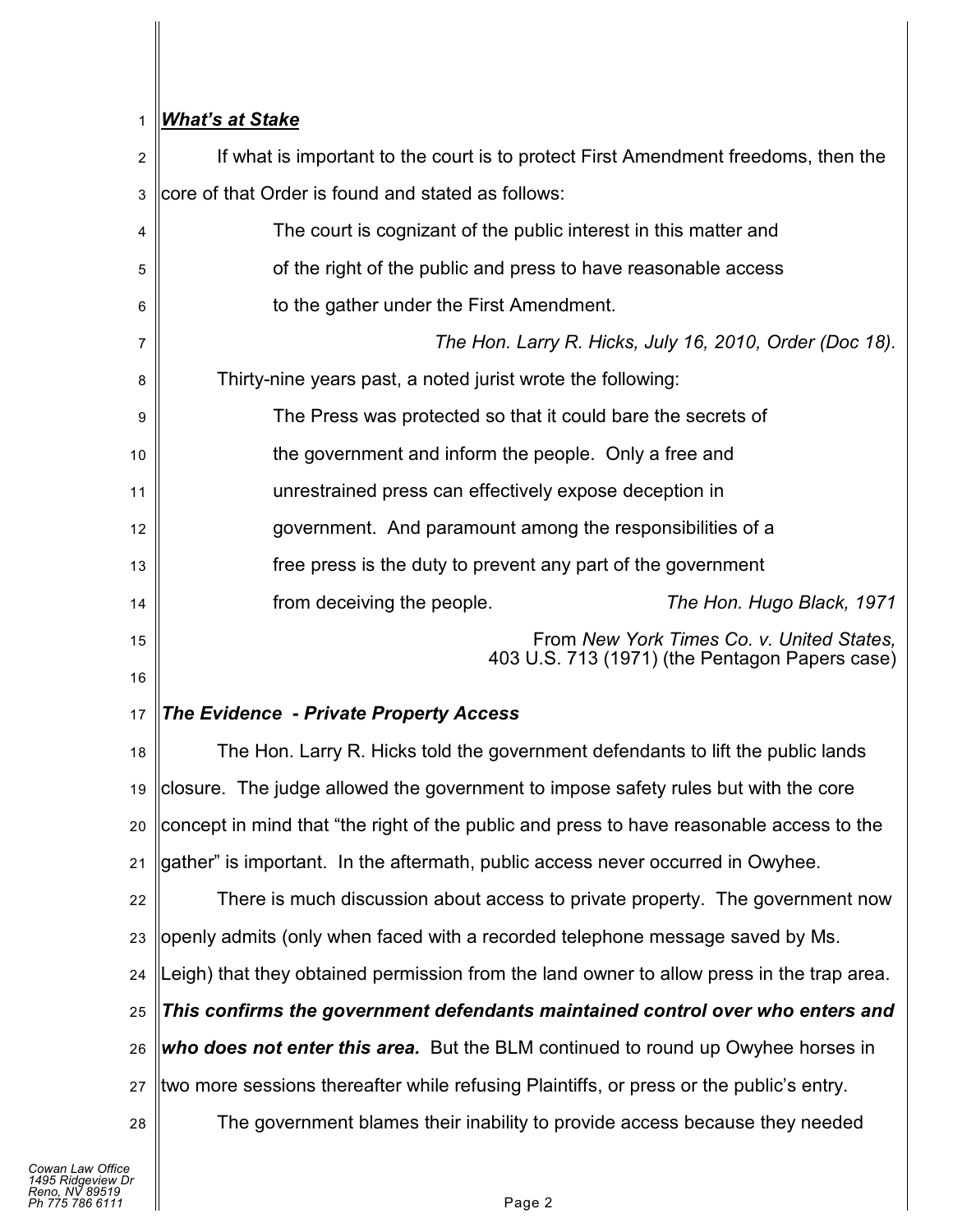1 2 3 4 5 time to come up with a policy for access. Alan Shepard alludes to new rules. If there are rules imposed, then where are the rules outlining parameters of public or press viewing? Why are they not before the court? Why is there lacking a policy outlining specific standards for providing reasonable access to view these roundups? Is it because such rules or policy do not exist?

6 7 8 Access to "private lands" however is not central to the focus. The focus is what the government defendants accomplished *on public lands* after the court issued its Order lifting the land closure.

9

#### 10 *The Evidence - The BLM Road Block Incident*

11 12 13 The road block incident was discussed in the prior Motion. The court however, didn't indicate that it took into account the Declaration of Laura Leigh and Deniz Bolbol of what transpired at this location.

14 15 16 17 18 19 20 Regarding the described showdown on the range occurring July 17, 2010 when Laura Leigh and her two friends were looking to find and then observe the Owyhee gather, there is much verbal exercise of what occurred there, or how much of the road the BLM took up, or how much the BLM assisted the Plaintiff. The government defendants apparently contend the incident didn't happen or that the government defendants had not blocked the road, or that they happened to be in the vicinity when the Plaintiff and her traveling companions arrived, or that it was really a non-event.

21 22 A picture paints a thousand words. A video of what transpired throughout the day (July 17, 2010) including the confrontation on the range, is found at the following link:

23

## <http://www.youtube.com/watch?v=5A5UVRkArOs>

24 25 Here are the facts without color regarding the roadblock which the BLM thus far, denies, occurred:

26 27 28 1. The BLM is waiting on the road for the women. Ranger Reader (BLM Law Enforcement) advises that a Sheriff Deputy is coming up the road to "talk to you." (Video clip at 3:30 min). Clearly he wants the women to wait for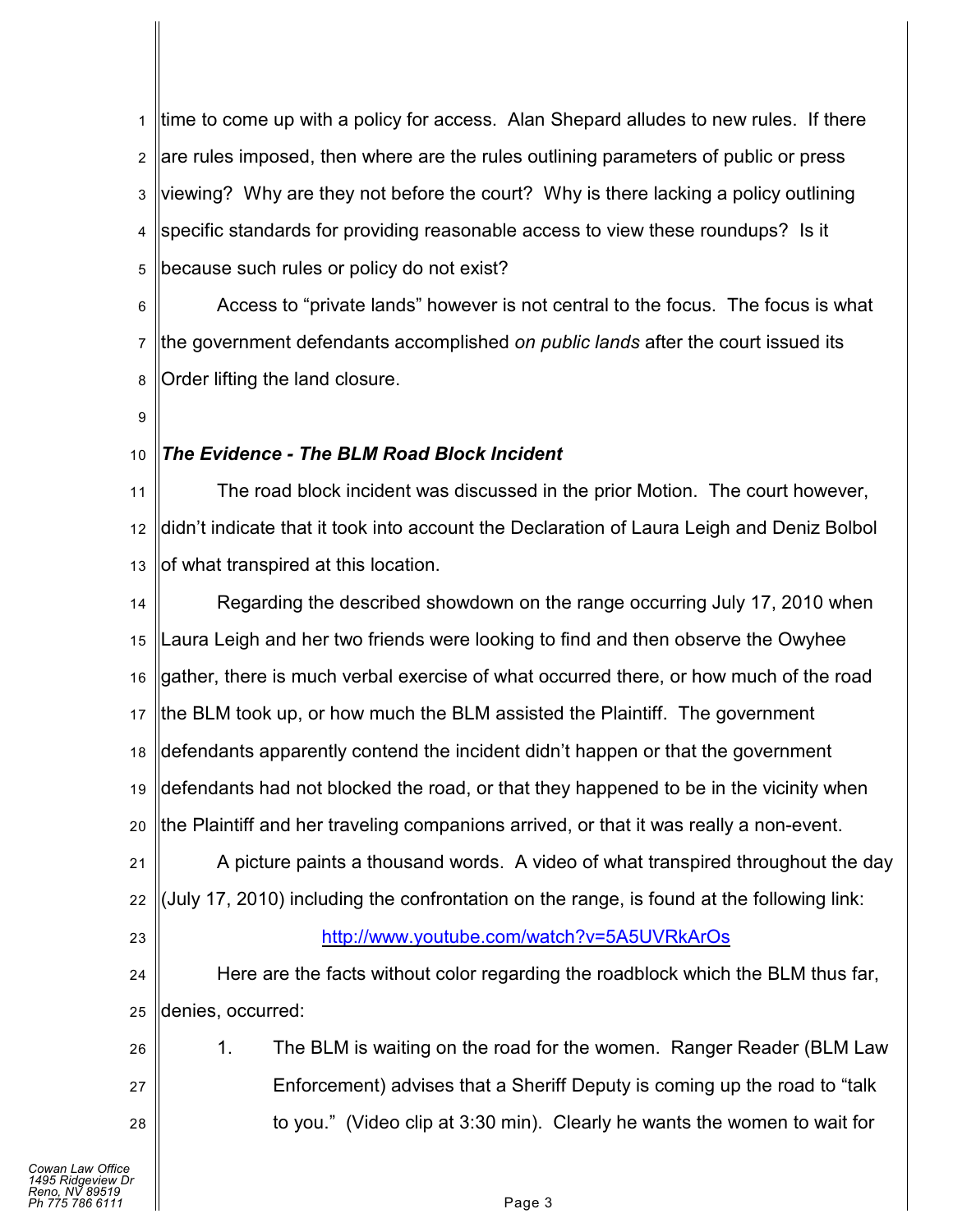the Chariff  $\Gamma$ 

| 1              |    | the Sheriff Deputy;                                                           |
|----------------|----|-------------------------------------------------------------------------------|
| $\overline{2}$ | 2. | Ranger Reader (BLM Law Enforcement) then shoves back the camera of            |
| 3              |    | Deniz Bolbol (Video clip at 3:38 min);                                        |
| 4              | 3. | Ranger Vanderpool (BLM Law Enforcement) appears next to the women's           |
| 5              |    | vehicle stating, "everything beyond this point is private property." (Video   |
| 6              |    | clip at 4:10 min.). He repeats this geographical instruction. (Video clip at  |
| 7              |    | 4:18 min.). This occurs before the Deputy Sheriff arrives;                    |
| 8              | 4. | The position of BLM vehicles and width of the road are depicted. (Video       |
| 9              |    | clip at 4:30 min.). Compare Reader's and Vanderpool's Declarations            |
| 10             |    | stating, paraphrased, their vehicles took up two-thirds of this road with     |
| 11             |    | "with sufficient room for another vehicle to pass in the opposite direction." |
| 12             |    | (Vanderpool Declaration, para. 5, Doc. 30) and Reader's Declaration, para.    |
| 13             |    | 10, Doc 29). Noteworthy is that both of these "spontaneous" Declarations      |
| 14             |    | are identical, word-for-word, from paragraph 9 onward in Ranger Reader's      |
| 15             |    | Declaration, compared with paragraph 4 onward of Ranger Vanderpool's          |
| 16             |    | Declaration, with the exception of transpositions of each other's names);     |
| 17             | 5. | When Ranger Reader moves his truck, the road remains blocked by both          |
| 18             |    | Ranger Reader's truck and Deputy Ames' Sheriff's vehicle. And as              |
| 19             |    | promised by Ranger Reader, Deputy Ames arrives. (Video clip at 4:55           |
| 20             |    | $min.$ );                                                                     |
| 21             | 6. | Deputy Ames moves to the passenger side of the women's vehicle and            |
| 22             |    | states, "right here is the edge of private property," pointing to the edge of |
| 23             |    | the driver's side door of the women's vehicle. (Video clip at 4:55 min.).     |
| 24             |    | This is the same Deputy who advised earlier that, "I have never been out      |
| 25             |    | there." (Video clip at 2:40 min.). And, "I don't know if they're out this way |
| 26             |    | or out that way" (pointing), implying he doesn't know his way around out on   |
| 27             |    | the BLM range. (Video clip at 2:48 min.). And, when asked how he              |
| 28             |    | (Deputy Ames) would know if the women were on "private property" and          |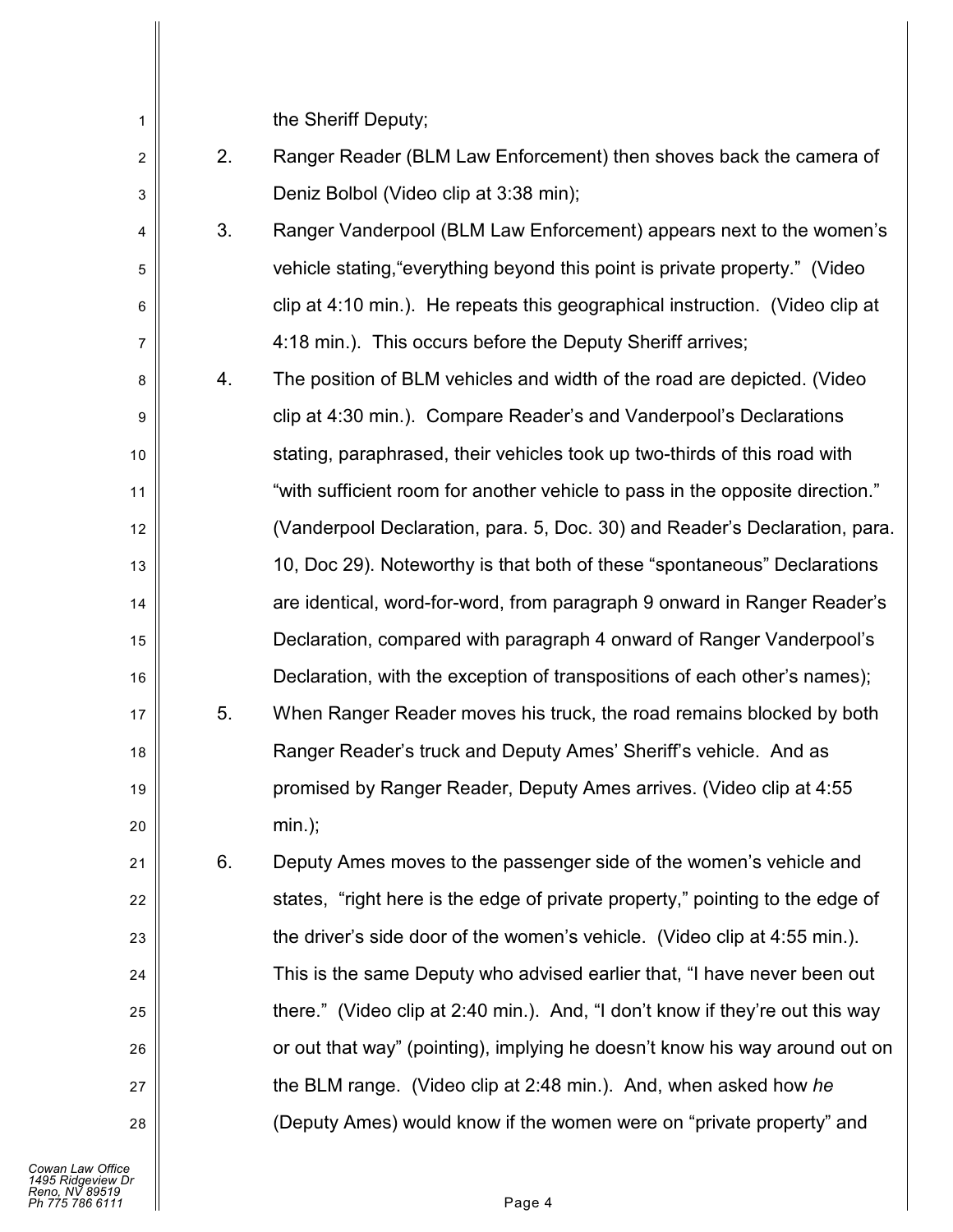| 1              |     | subject to arrest, Deputy Ames states, "I'm gonna meet with the people     |
|----------------|-----|----------------------------------------------------------------------------|
| $\overline{c}$ |     | from the BLM. They're gonna contact the land owner. Then we'll know."      |
| 3              |     | (Video clip at 3:23 min.);                                                 |
| 4              | 7.  | Deputy Ames says, "I"m just letting you know this is the edge of private   |
| 5              |     | property." (Video clip at 5:14 min.). "You can't trespass on somebody      |
| 6              |     | else's property." (Video clip at 5:16 min.). Deputy Ames then walks away   |
| 7              |     | after the women are asking him to define property boundaries which if      |
| 8              |     | crossed, would cause the women to be arrested;                             |
| 9              | 8.  | The Deputy Sheriff's vehicle is then depicted taking up the bulk of the    |
| 10             |     | roadway, contrary to the notions left by Rangers Reader and Vanderpool's   |
| 11             |     | Declarations about room to pass with their two vehicles in the roadway.    |
| 12             | 9.  | Deputy Ames confirms the landowner had not contacted him. Rather, the      |
| 13             |     | landowner is in contact with the BLM. (Video clip at 5:09 min.). This      |
| 14             |     | provides the women the clear impression the BLM is in charge of whether    |
| 15             |     | they would be arrested or not that day, that the BLM is in charge and not  |
| 16             |     | the Sheriff's Department or the land owner;                                |
| 17             | 10. | Ranger Vanderpool then changes the story when being questioned further.    |
| 18             |     | He now states the private property line is about 500 yards down the road.  |
| 19             |     | (Video clip at 5:42 min.);                                                 |
| 20             | 11. | The women and Plaintiff have the impression that what had been preached    |
| 21             |     | to them repeatedly since 4:00 a.m. (re. private property, trespass and     |
| 22             |     | arrest), that the probable eventuality of being arrested was unfolding     |
| 23             |     | before them on the range. (See e.g., Video clip at 1:21 min. and at 1:30   |
| 24             |     | $min.$ );                                                                  |
| 25             | 12. | At this point in the day, it was clear Deputy Ames was present at the      |
| 26             |     | request of the BLM, not the property owner, and that Deputy Amens was      |
| 27             |     | responding at the instance of BLM officials. The women retreat for fear of |
| 28             |     | being arrested from undefined property boundaries and gamesmanship of      |
|                |     |                                                                            |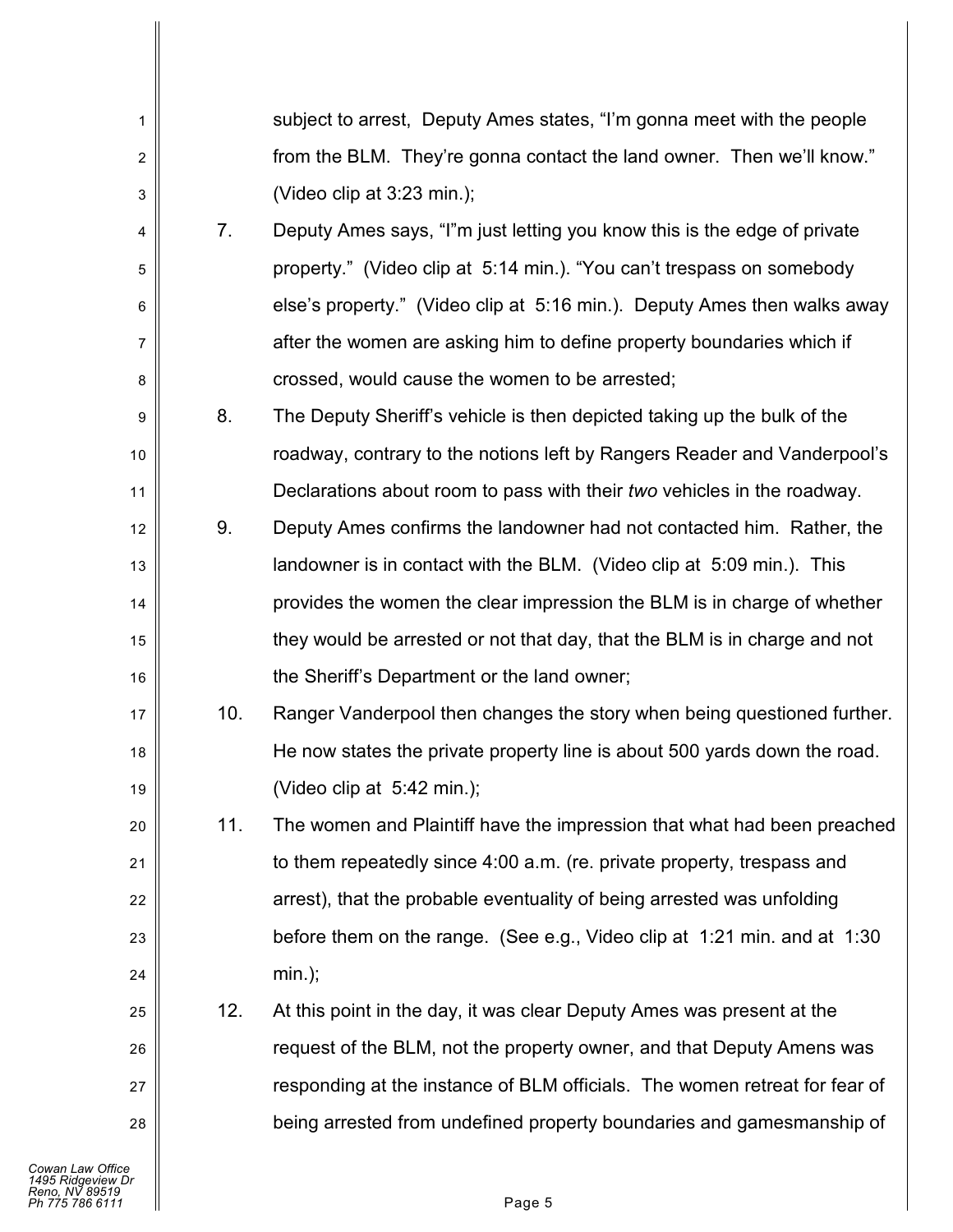| the BLM. |  |
|----------|--|
|----------|--|

1

2

3

19

24

25

26

27

28

The video segment is also provided to the court in a DVD disc, labeled **EXHIBIT "I"**.

4 5 6 7 8 9 The Supplemental Declaration of Laura Leigh confirms the foregoing. See **EXHIBIT "F"** attached. Plaintiff lays an admissible foundation for the video clip's inclusion in terms of authentication, relevance, accuracy and truthfulness. The statements made by BLM officials on the tape and confirmed by Ms. Leigh's testimony are either non-hearsay admissions by party opponents, or statements against interest, or are not otherwise "hearsay."

10 11 12 13 The information by all officials including Ranger Vanderpool that private property is at the edge of the vehicle in which the women were traveling, is false. The conflicting information provided thereafter by Ranger Vanderpool (that private starts some 500 yards down the road), is likewise false.

14 15 16 17 18 Attached is an official BLM Map of the area in question. Laura Leigh's Declaration sets the foundation for this map. She received it from a BLM official who advised it was newly created by the (BLM). Ms. Leigh states she placed a black arrow on the map to designate where she and her companions were located when they encountered the BLM roadblock.

This map, attached as **EXHIBIT "H"**, demonstrates the following:

| 20 <sub>1</sub> | The location where the women were stopped by the BLM roadblock, was in |
|-----------------|------------------------------------------------------------------------|
| 21              | fact, a place on public property;                                      |

22 23 2. The location where the women were stopped by the BLM roadblock, was in fact, a place on a public road;

3. The location where Ranger Vanderpool states the public road ends and private road begins is false. The public road according to the official map, continues as BLM Road #1232. The road leading to the horse trap zone or horse holding pens, branches off the same pubic road on which the women were traveling. But, the road remains *public* in all respects, as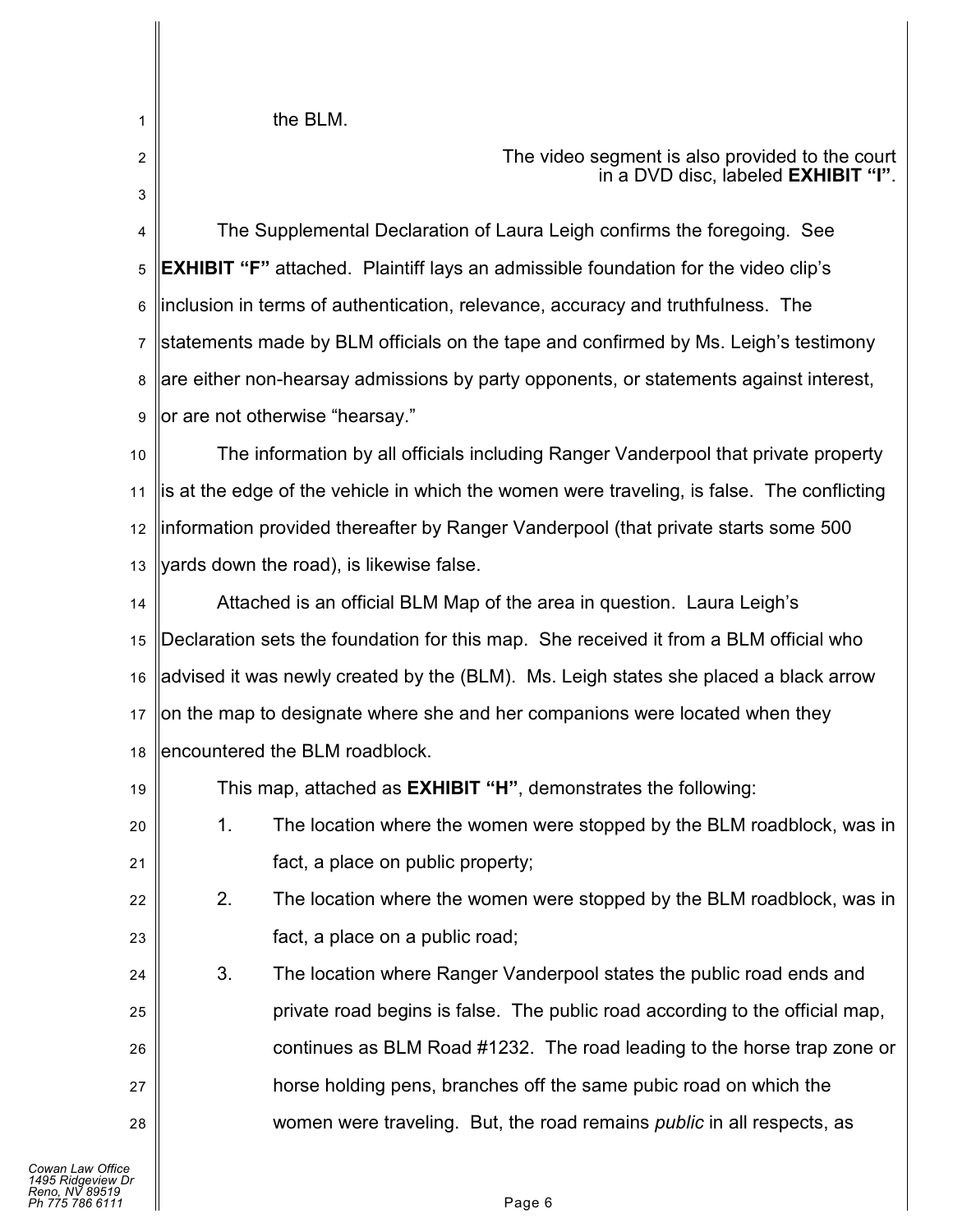1 2 3 4 5 6 7 8 9 10 11 12 13 14 15 16 17 18 19 20 21 22 23 24 BLM Road #1232 for many miles thereafter, in their intended direction of travel;. 4. The road branching off the public road is private and presumably would have been marked with a "no trespassing" sign. The Plaintiffs never got that far because of the false information provided them by both BLM officials and Sheriff's officials; 5. Never does the road on which the women were traveling that day (July 17, 2010) turn into a private road. See **EXHIBITS "F" and "I"** attached. Laura Leigh's Declaration in support of this video and map is attached. Her Declaration authenticates the video clip and map. The map is an official document of the BLM and subject to a hearsay exception, that is *if* hearsay is truly an issue, which it's not. The statements by BLM Rangers Vanderpool and Reader are admissions by a party opponent and accordingly non-hearsay. These individuals *falsely* advised the women they were either about to cross private property or that the road turned private in a few hundred yards. This evidence is relevant to facts in issue. This information is likewise relevant where it calls into question the veracity of witnesses (a subject *always*  in issue). The only Declaration the Defendants provide with their Opposition to this Motion is that of Alan Shepard. But, Mr. Shepard was never at the roadblock. Mr. Shepard was not at the BLM field office. Mr. Shepard was not at the road block when the plaintiff and companions were stopped by BLM Rangers Reader and Vanderpool and then by Sheriff Ames. No Defendants' representative is able to dispute what is clearly depicted in this

25 26 video clip. The video clip clearly contravenes BLM Rangers Vanderpool's and Reader's recitation of what transpired on the range that day.

27 28 The BLM acknowledges earlier in the day (July 17, 2010) they would, "certainly respect the order of the court and we will follow it as we understand it." See BLM's Field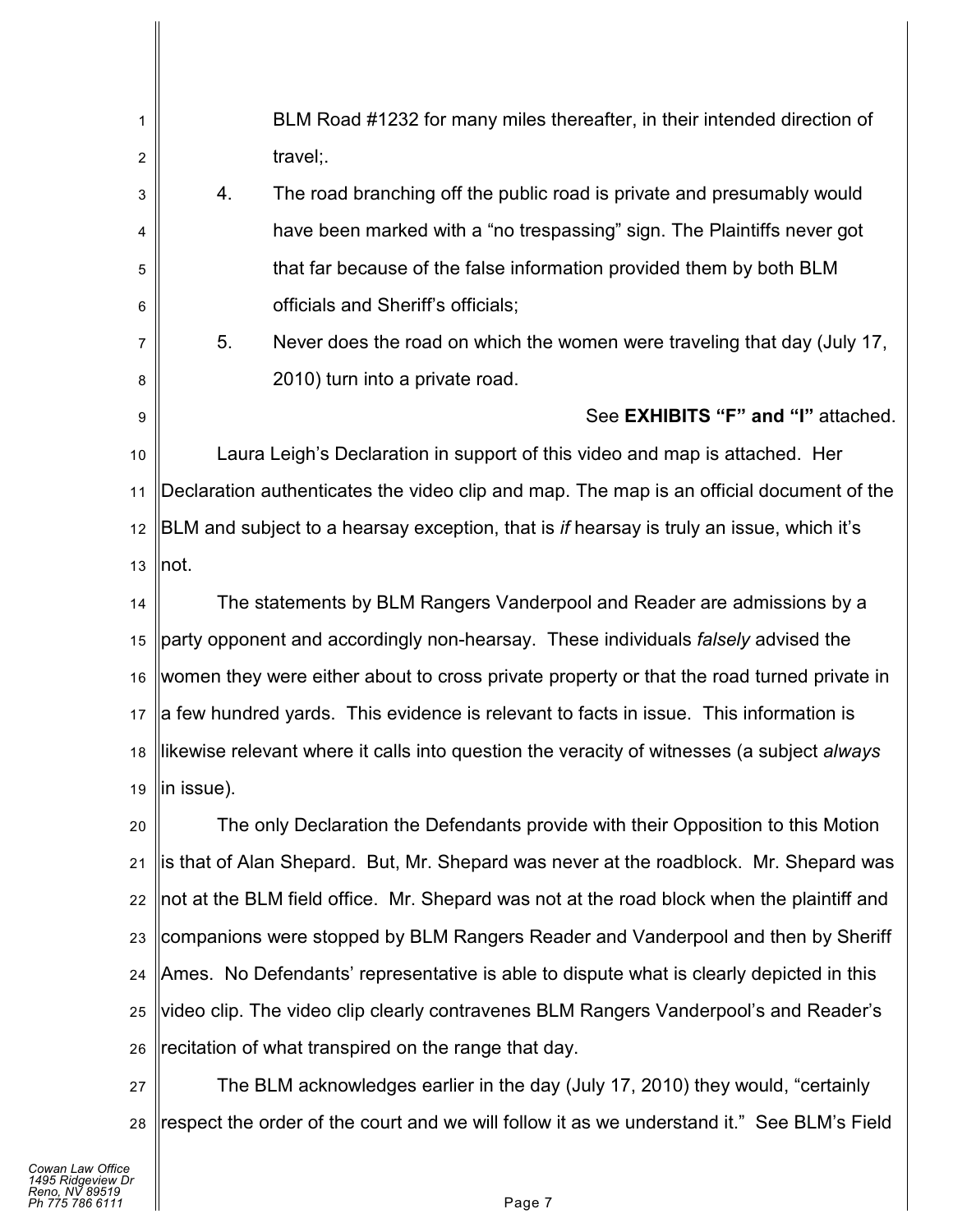1 2 3 4 5 6 Office Manager, David Overcast (Video clip at 0:01 min.). Yet, the BLM's own conduct occurring on *public lands* later in the day contravenes the court's Order. The road block, the refusal of the BLM to assist in directions, the false statements concerning private property boundaries, the threats of arre3st were all impediments to the Plaintiff's continued travel *on public lands, on public roads*, toward the area near where Owyhee horses were being rounded up.

7 8 9 10 11 12 13 14 There is no credible, concrete evidence to rebut that the BLM stopped the women and Plaintiff on public lands, on a public road, which continued "public," contrary to their specific representations to them. Once again, BLM Ranger Vanderpool was the first individual to tell the Plaintiff and her traveling companions they were right on the border of private property. Deputy Ames then arrives and enforces the same geographical location. The road is confirmed by BLM's own document (the map), that the road on which the plaintiff and friends traveled, was and remains a public road. The conversations on the subject, on video, speak for themselves.

15 16 17 The video clip and the official BLM map clearly demonstrate sufficient evidence that meets the "clear and convincing" standard. It contravenes the vague contentions offered by BLM employees.

18 19 20 21 22 23 24 25 26 27 28 How is all this relevant? There is absolutely no evidence indicating the BLM roadblock was in accordance with some newly imposed rules or guidelines that regulated public access to public lands, somehow made in compliance with the court's new Order. To the contrary, the Rangers contend they just happened to be there at the time. To the contrary, the Defendants suggest they provided two viewing days several days after Owyhee concluded, to comply with the court's Order. This too is nonsense where the scheduled date for the two scheduled viewing days after Owyhee, were scheduled months prior to when the court issued its July 16 Order. There were in fact, *no accommodations* made for public or press viewing or public or press access to Owyhee or for that matter, anywhere else, as the result of the court's Order. Any testimony to the contrary is not supportable.

*Cowan Law Office 1495 Ridgeview Dr Reno, NV 89519 Ph 775 786 6111* Page 8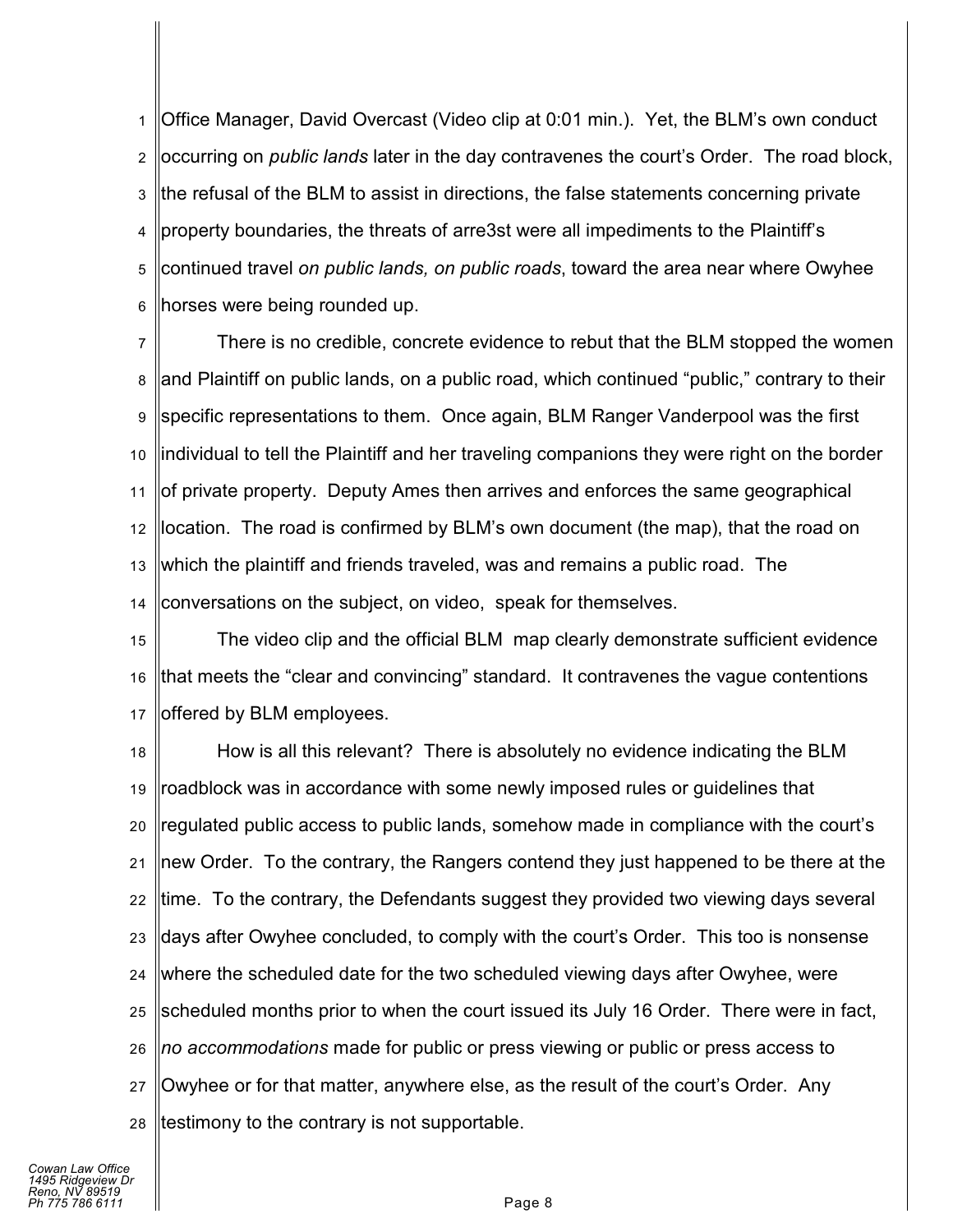1 2 3 4 5 6 7 8 9 10 The burden of the defendants, demonstrating they have performed " 'all reasonable steps within their power to insure compliance' with the court's orders," is clearly not established. See, *Stone v. City and County of San Francisco,* 968 F.2d 850, 856 (9th Cir.1992), *cert. denied*, 506 U.S. 1081, 113 S.Ct. 1050 (1993) (quoting *Sekaquaptewa v. MacDonald*, 544 F.2d 396, 404 (9th Cir.1976)). The Defendants instead, placed numerous impediments in the way of Plaintiff and her friends to discourage them, to scare them, to intimidate them from traveling further on public lands, to view wild horses being captured by the BLM. This embarrassing and near lawless conduct is the antithesis to taking, "all reasonable steps *within their power* to comply with the court's Order.

11

#### 12 *Evidence Causing the Lifting of the Injunction – Alan Shepard vs. Katie Fite*

13 14 15 16 17 18 Mr. Shepard hints that his knowledge of the range is significant. In truth, no testifying witness thus far, has more knowledge of this specific area, more observation and experience in this area, or educational background relative to the field work and observations there, than does Ms. Katie Fite. Katie Fite was collecting range data in Owyhee long before Shepard was transferred to Nevada from Wyoming. Ms. Fite's Supplemental Declaration is at **EXHIBIT "G"** attached.

19 20 21 From a credibility standpoint, Ms. Fite doesn't have a stake in the outcome, nor does her employer. Conversely, Mr. Shepard is a BLM employee and everything is at stake.

22 23 24 Ms. Fite's supporting Declarations are important in that they confirm there was no rangeland emergency that caused the court to lift its injunction in the first instance. A closer look at Mr. Shepard's most recent Declaration is revealing.

25

#### *What Shepard Said in Court verses What is Said Currently*

26 27 28 The testimony of Mr. Shepard caused the court to confront a "classic Hobson's choice." Shepard told the court on cross exam by Plaintiff's counsel, there is "no water," "no fences," "no cows." The clear impression left by all in the courtroom following his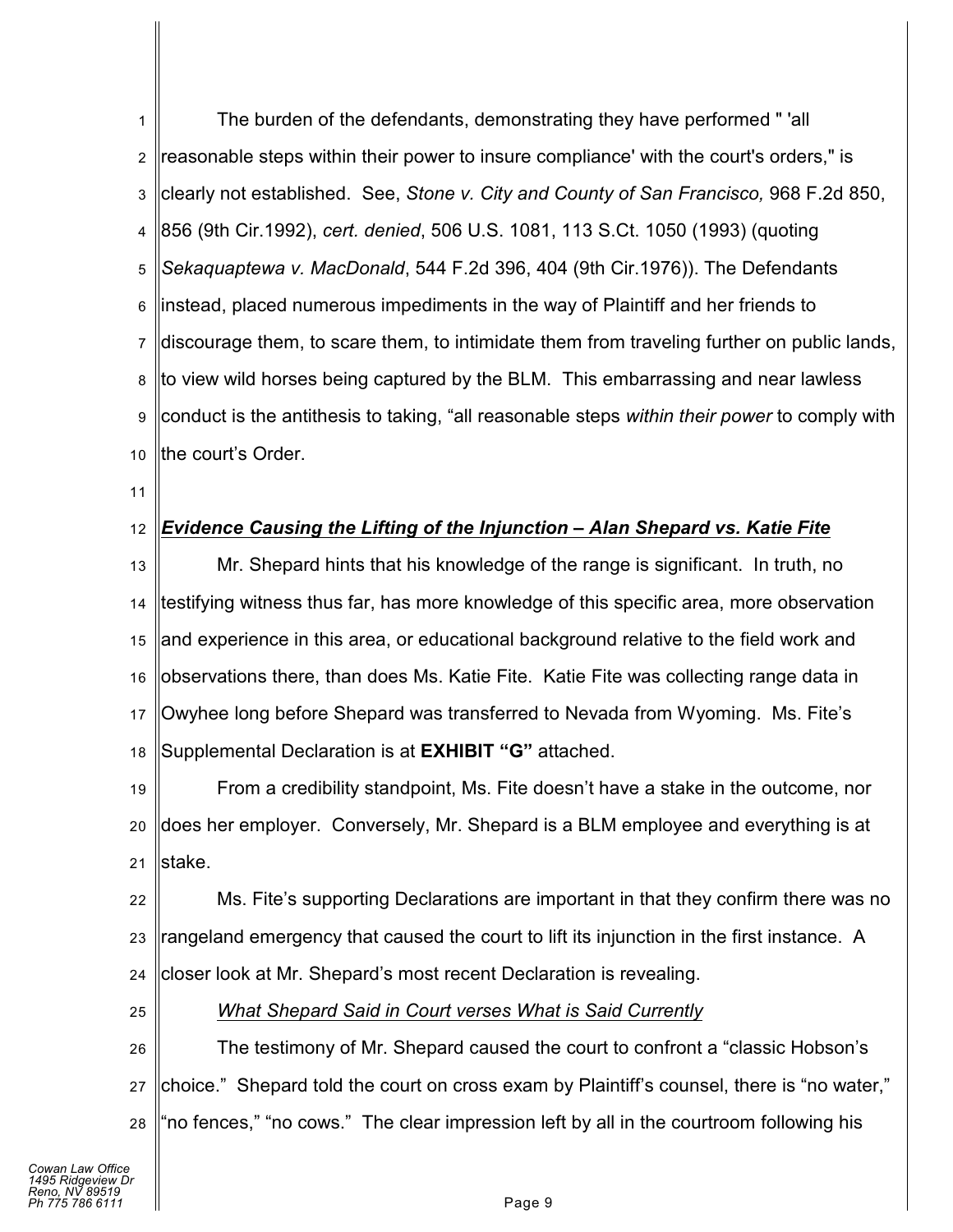1 2 court testimony was that an unprecedented condition existed on the range that had not been anticipated, and that no water was available to Owyhee HMA horses.

| 3  | In his first Declaration against this Motion and after "water," "horses" and "cows"        |
|----|--------------------------------------------------------------------------------------------|
| 4  | are found and documented within the Owyhee HMA, for the first time, Shepard clarifies      |
| 5  | what he told the court previously. Shepard clarifies by stating there are just two         |
| 6  | meadows within the Owyhee HMA, not the entire HMA, where horses are located; and           |
| 7  | the horses are running out of water at those two locations. It remains clear, Mr. Shepard  |
| 8  | never explained these new facts previously until after he was confronted with evidence     |
| 9  | (vis-a-vis Katie Fite photos) of "water," "fences," "cows" within the Owyhee HMA.          |
| 10 | Shepard had the opportunity to clear the air. He never did.                                |
| 11 | Mr. Shepard's next Declaration, filed with the government's opposition to this             |
| 12 | Motion, includes even more "waffling" when <i>more</i> water is found and revealed by more |
| 13 | photos from Katie Fite. Now Mr. Shepard (Doc 50-1) says this:                              |
| 14 | Although the horses could have traveled to farther (unfenced)                              |
| 15 | water sources, such as going the 8-10 miles to the Owyhee                                  |
|    |                                                                                            |
| 16 | River, the wild horses were not moving to those waters.                                    |
| 17 | (Shepard, para. 7, Doc 50-1) (Emphasis).                                                   |
| 18 | [b]ased on my personal knowledge of the wild horses and                                    |
| 19 | their failure to move to alternative water sources in the                                  |
| 20 | days leading to the emergency gather operations.                                           |
| 21 | (Shepard, para. 9, Doc 50-1) (Emphasis).                                                   |
| 22 | The impression given by Mr. Shepard in this testimony is, the horses are not moving,       |
| 23 | they would die if not physically moved by helicopter, and the horses would never move      |
| 24 | even when finally running out of water at those two locations. He acknowledges the         |
| 25 | horses would move as far as ten miles to water, just not at this time.                     |
| 26 | Then, Mr. Shepard <i>modifies</i> this testimony, stating the following:                   |
| 27 | Ms. Fite is correct in noting the wild horses can travel the 8-                            |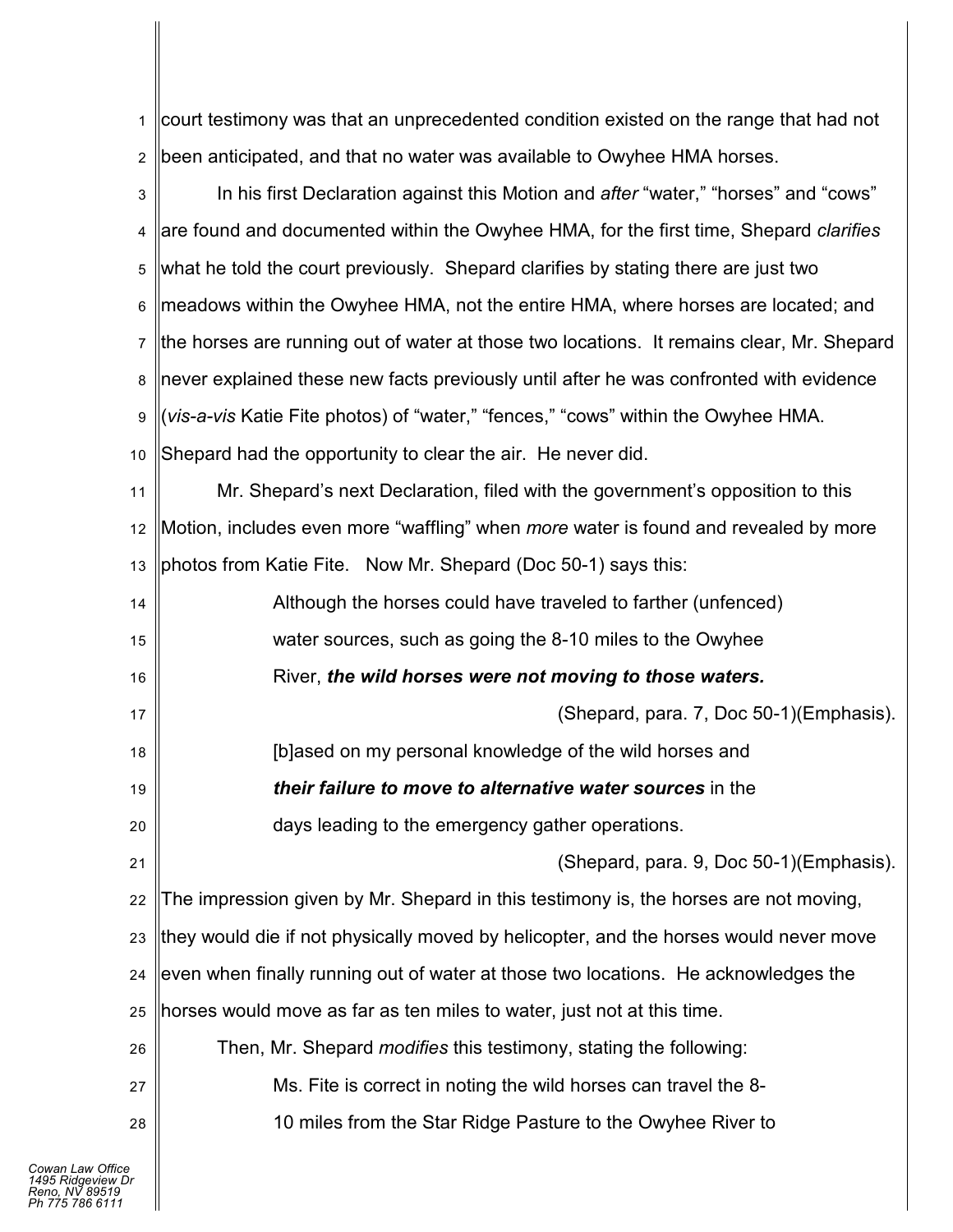access water. However, when BLM initiated its gather operations July 10, 2010, and based on later reconnaissance flights, *the wild horses were not traveling to the river in any significant numbers to access water . . . .*

(Shepard, para. 10, Doc 50-1)

6 7 8 9 10 11 When he conveys, *"in any significant numbers,"* what does this mean? This is new. It's *now* revealed that there *are* horses traveling to the Owyhee River from the very location where Shepard insists previously, they are not traveling from, to access water. And, he never gives this information to the court July 15 at the hearing, that horses were not traveling to the river "in any significant numbers." In fact, he didn't even tell the court there was a river nearby.

12 13 14 15 Which is it? Are they traveling or not? What's a "significant number"? Where is the scientific data? The herd counts? How many in fact, accessed the Owyhee River from the Star Ridge pasture? And, why did he not make this statement previously when given the opportunity in open court?

16 17 Shepard's testimony waffles on the subject; yet it is offered as credible evidence outlining what was about to transpire on the range.

18 19 20 21 22 23 24 25 26 27 The important questions are these: Why did he not tell the court July 15, there was water in other areas? Why did he not tell the court July 15 there were only two specific areas involved in the Owyhee HMA? Why did he not tell the court July 15 horses were in fact, moving from specific areas back to the Owyhee River and that yes, they could travel that far; and yes, there was a flowing river nearby. (And by the way, how far is it really from Star Ridge to the So. Fork of the Owyhee River compared with how far the BLM helicopter drove them from Star Ridge to private property by Desert Ranch Reservoir to be rounded up? And also, why didn't they drive them to natural water, the River, so the horses could recover in their natural environment before moving them)?

28

1

2

3

4

5

Plaintiff respectfully submits, on balance, Katie Fite's testimony is solid while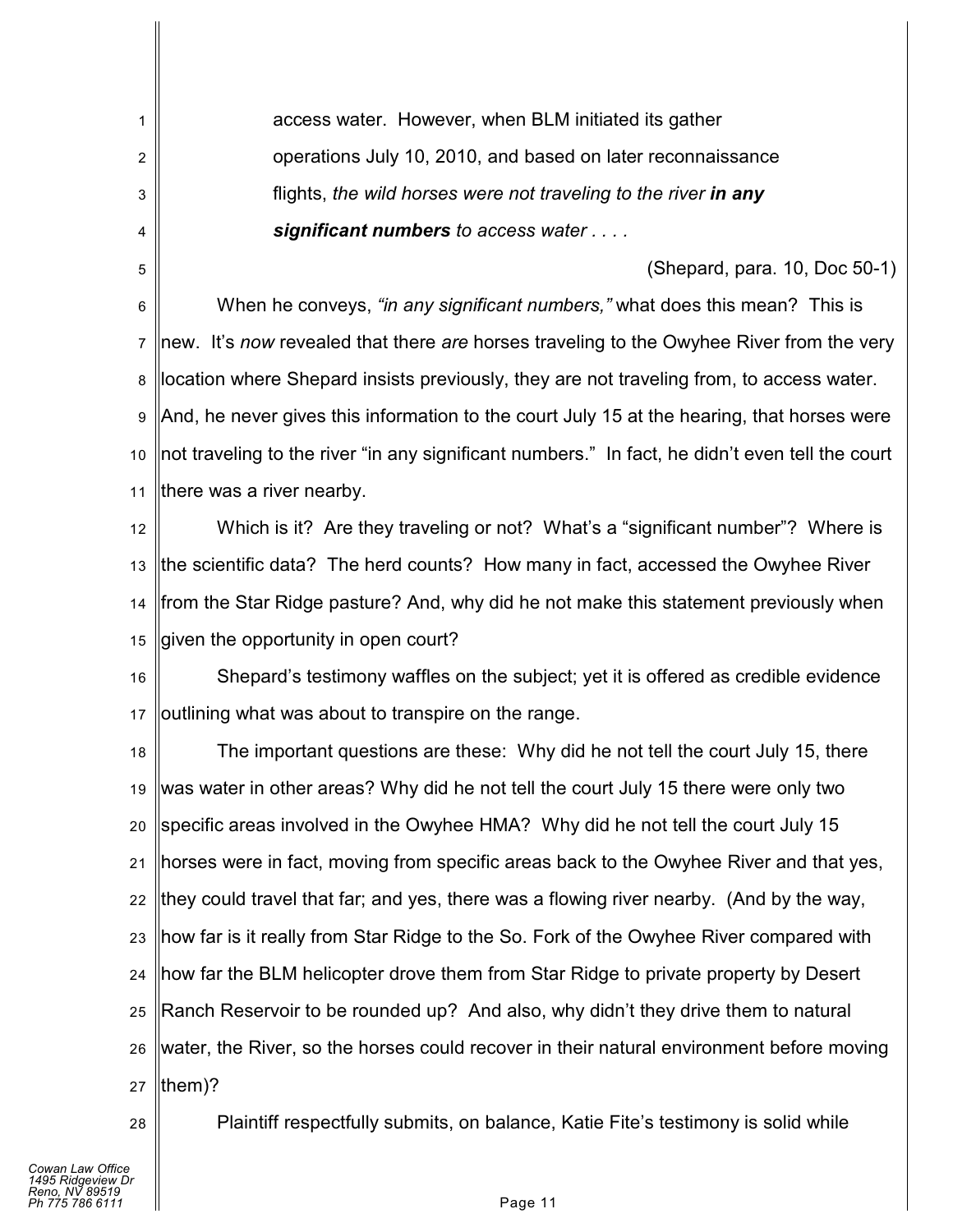1 Shepard's testimony vacillates inappropriately. Mr. Shepard is compromised.

2

4

#### 3 *Miscellaneous Contentions*

## *Katie Fite's Declaration*

5 6 7 8 9 10 11 Defendants contend Ms. Fite's first declaration is filled with "hearsay." What portion specifically are hearsay. Was it her statements of personal observations? Her discussions of her personal experience in this very geographical region? Are her photos hearsay? Are her opinions hearsay or reliant on hearsay? As the court is aware, expert opinions are not hearsay. Experts can also rely on hearsay to formulate opinions. But the bulk of the testimony by Katie Fite, is based nearly entirely on first-hand knowledge. Where is the purported hearsay?

12 13 14 15 16 The government defendants make no effort to raise or distinguish what portions of Ms. Fite's Declaration are inadmissible hearsay. It is instead a desperate ploy to cast a shadow over the tremendous work Ms. Fite conducts on the range. The court (and Mr. Shepard) would learn a great deal of the Owyhee range if she were asked to testify. She is available as a witness for this purpose.

- 17
- 18

# *Should have brought up "no water emergency" in the first instance*

19 20 21 22 23 24 25 26 27 The government defendants contend the Plaintiff should have raised the issue that there was not a water emergency in Owyhee, in the first instance. So soon they forget that the area was closed from public observation until July 16. When Ms. Fite came to the area, after the court Order, public land closure signs were still posted after July 16. As a responsible citizen, unsure of whether it was appropriate to proceed, she chose to retreat and honor the government signs. She did not cross into the area. When she returned more than a week later, the "closed" signs were down and for the first time, she was able to document and record evidence that there was never an emergency existing on the range.

28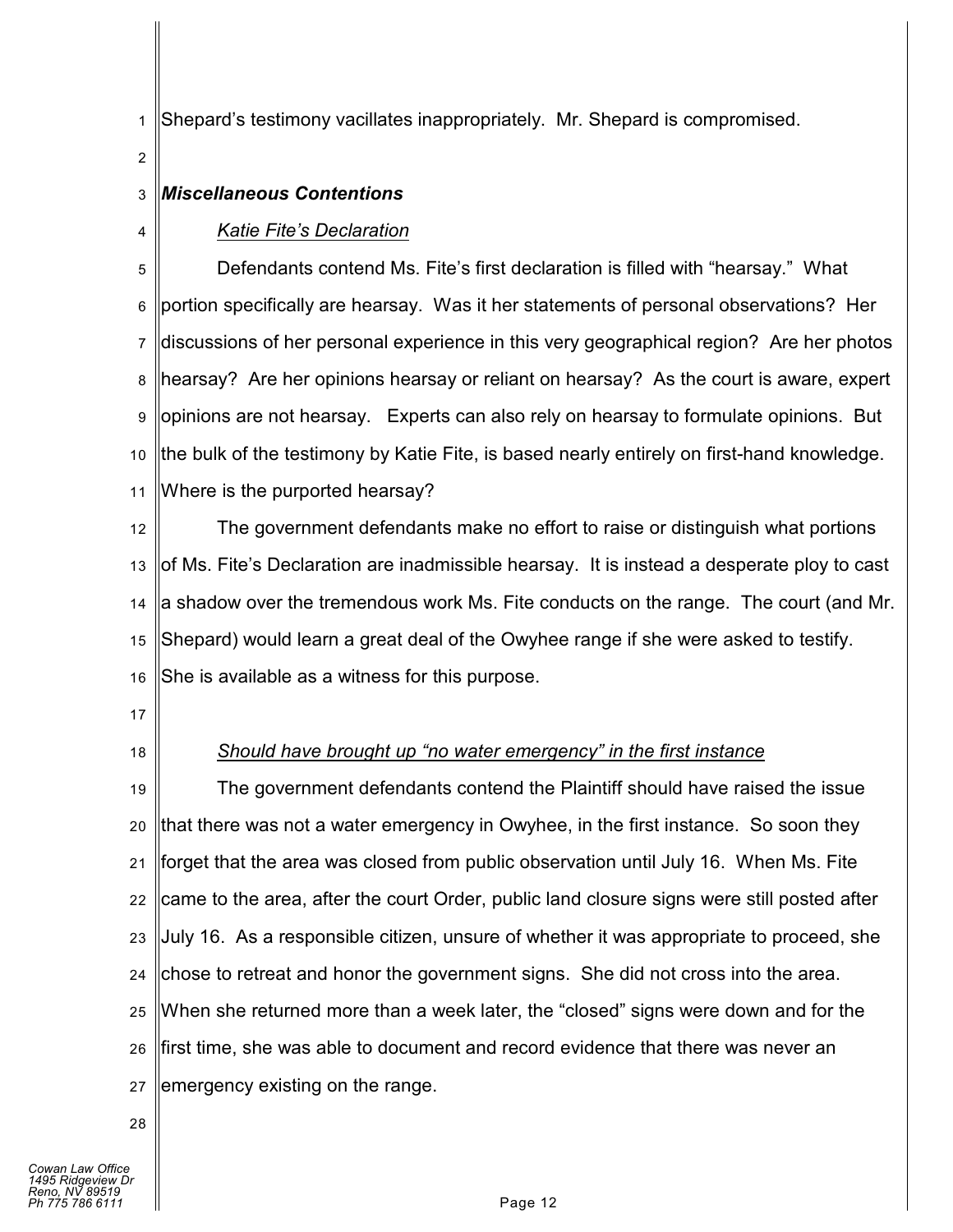## *The Plaintiff should "take a hike"*

2 3 4 The Defendants contend the plaintiff and her traveling companions were able to access *some* area remotely by taking a two mile hike into the area. This is not really germane to the current discussion.

5 6 7 8 Clearly, where the women were nervous from being arrested because of a "cat and mouse" game being played out on the remote range by the defendants over what was public land vs. private lands, they were taking their chances when venturing on foot into an area that was not clearly accessible via public lands.

9 10 11 12 13 This defense argument doesn't address what occurred on *public lands* where the Plaintiff and her traveling companions could have traveled much closer to the trap sites *on public roads, on public lands*, but were held at bay and intimidated by BLM and Sheriff officials to retreat from undefined property boundaries when confronted by BLM employees at the road block.

14

1

15

## *Shepard's Conclusion of What the Contractor Saw*

16 17 18 19 20 21 22 23 24 Mr. Shepard opines the BLM was able to gather a significant number of horses the first day of gather (more than 200 horses in a the short span of a couple of hours) because this is how the contractor found them, in a large herd. Where is the contractor's testimony to this fact? Was Shepard on board with the pilot when this all occurred? Why has the contractor not provided a declaration or affidavit supporting this purported fact. This statement (at paragraph 15, Doc 50-1) is an unsubstantiated conclusion apparently based on something *other* than Mr. Shepard's first-hand observations. It is classic "hearsay." Paragraph 15 of Shepard's Declaration is defective and should be stricken.

25

## *Opinions by Shepard based on Scientific Notions*

26 27 28 Mr Shepard provides several, opinions purportedly based on scientific notions. These opinions do not comport with the acceptable level of reliability as is required by the of cases we reference as having shaped the *Daubert* Standard. See, *Daubert v.*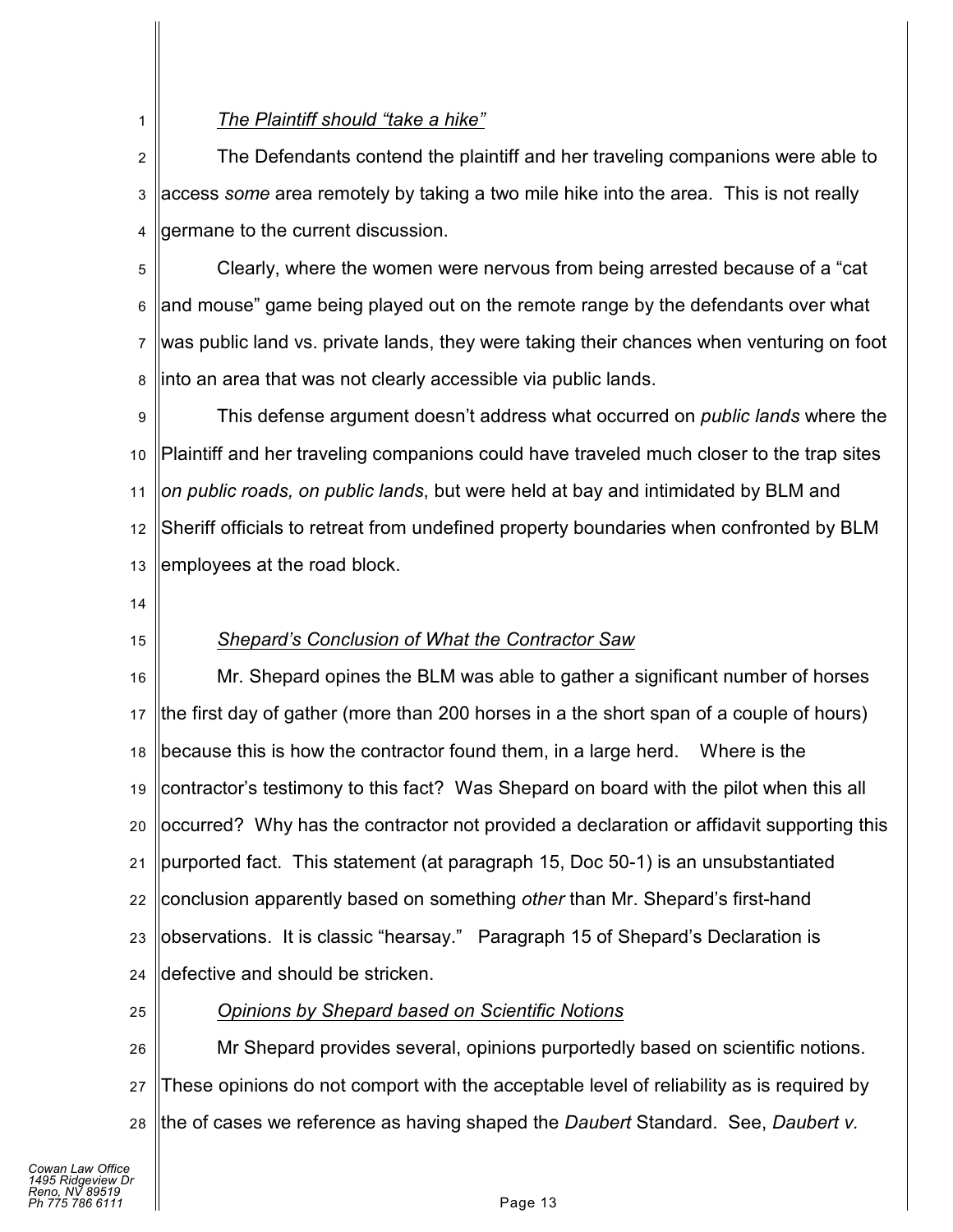1 2 3 4 *Merrill Dow Pharmaceuticals, Inc.*, 509 U.S. 579, 113 S. Ct. 2786 (1993); *Kumho Tire Co. v. Carmichael*, 526 U.S. 137, 119 S. Ct. 1167 (1999). (See also, Judge Kosinski's opinion on remand in *Daubert v. Merrill Dow Pharmaceuticals, Inc.*, 43 F. 3d 1311 (9<sup>th</sup> Cir. 1995)).

5 6 7 8 9 10 11 12 13 14 Mr. Shepard never provides the court with the basic first step in *Daubert* which is the "scientific knowledge" supporting his opinions. He recites none other than his purported "gut" feeling based on vague personal reflections that horses were in jeopardy and would not move from drying water holes. His gut feeling is in fact, contradictory to what historically transpires there on the range where these same water holes become dry. Shepard even admits this. It is also contradictory to his statement that *some* horses did in fact, move to the River. He provides no basis or background in science, except that the horses were staying at this water hole which was unusual; and this fact caused him to conclude the horses would not move. (Although, again, he counters his testimony later admitting some were moving to water).

15 16 17 18 A *Daubert* analysis is extensive and not necessary here. It's clear however, Mr. Shepard's opinions fail to pass even the very first, basic, "scientific knowledge" test required in a *Daubert* exercise. Mr. Shepard's conclusions should therefore, be stricken in their entirety.

19

#### 20 *Final Analysis*

21 22 23 24 25 26 In the final analysis, the several excuses or "back-peddling" exercises of the defendants would not have been necessary here if the government defendants had just been square with the court at the hearing July 15. Instead, they came up with a purported "emergency," with last minute surprise witnesses, and with a document on which the ink was still wet, that they just completed. They took unfair advantage of the Plaintiff and the court.

27 28 The Plaintiff's Motion is not just based on new evidence. It was clear from the prior order that the court may not have considered what occurred on the range (the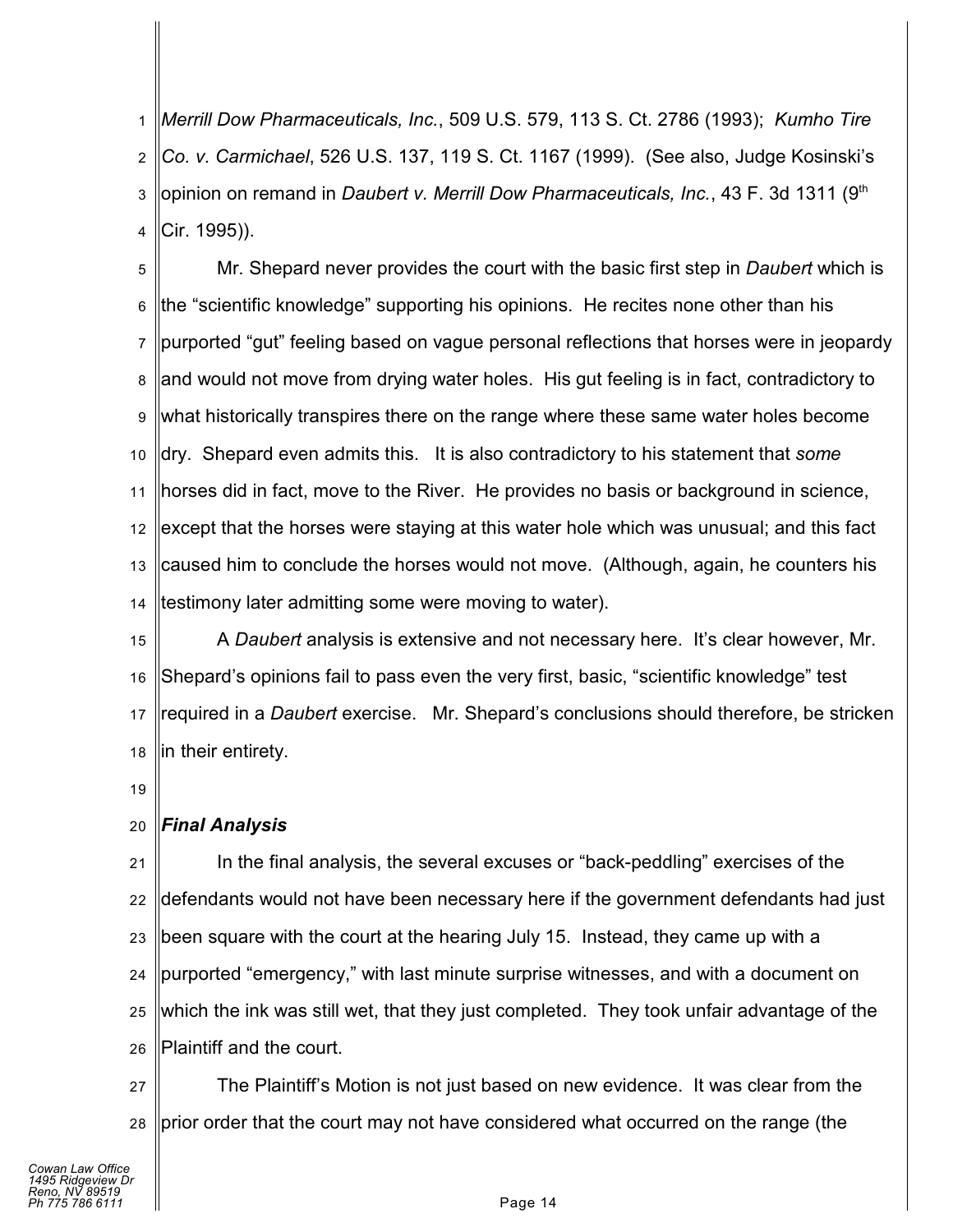1 2 3 4 roadblock confrontation) which is *now* revealed clearly to have occurred on public lands. None of this was discussed or acknowledged by the court. It is also clear that manifest injustice may have prevailed should the facts of what occurred at that location, not have been made clear to the court.

5 6 7 The conduct of the government defendants on the range is disgraceful and is contrary to the Order of the court which required the government defendants to remove the closure.

8 9 10 *A party disobeys a court order when it "fails to take all the reasonable steps within [its] power to insure compliance with the [court's] order." In re Crystal Palace Gambling Hall, Inc.*, 817 F.2d 1361, 1365 (9th Cir.1987)(Emphasis added).

11 12 13 14 15 16 If what transpired on the range is fair to the Plaintiff and reasonable conduct by the government defendants and the defendants took, "all the reasonable steps within its power to insure compliance with the court's order," and further, if the defendants' conduct fostered, "the public interest . . . and of the right of the public and press to have reasonable access to the gather under the First Amendment" (Order Doc 18), if the court believes this, then the court should rule in the government defendants' favor.

17 18 19 20 21 If however, the conduct does not satisfy these notions, then the government defendants violated the order and denigrated the Plaintiff's Constitutional rights. In that event, the government defendants should be admonished in a stern written, published opinion. Once again, the Plaintiff is not looking for sanctions which would elevate the "contempt" to a criminal matter.

22 23 For the reasons stated, Plaintiff respectfully requests the court reconsider its motion and issue a civil contempt citation.

24

25

26

27

28

Dated this 20<sup>th</sup> day of September 2010

RESPECTFULLY SUBMITTED, LAW OFFICE OF GORDON M. COWAN

/S/

 $\overline{a}$ Gordon M. Cowan Esq. (SBN 1781) Attorney for Plaintiff LAURA LEIGH

*Cowan Law Office 1495 Ridgeview Dr Reno, NV 89519 Ph 775 786 6111* Page 15